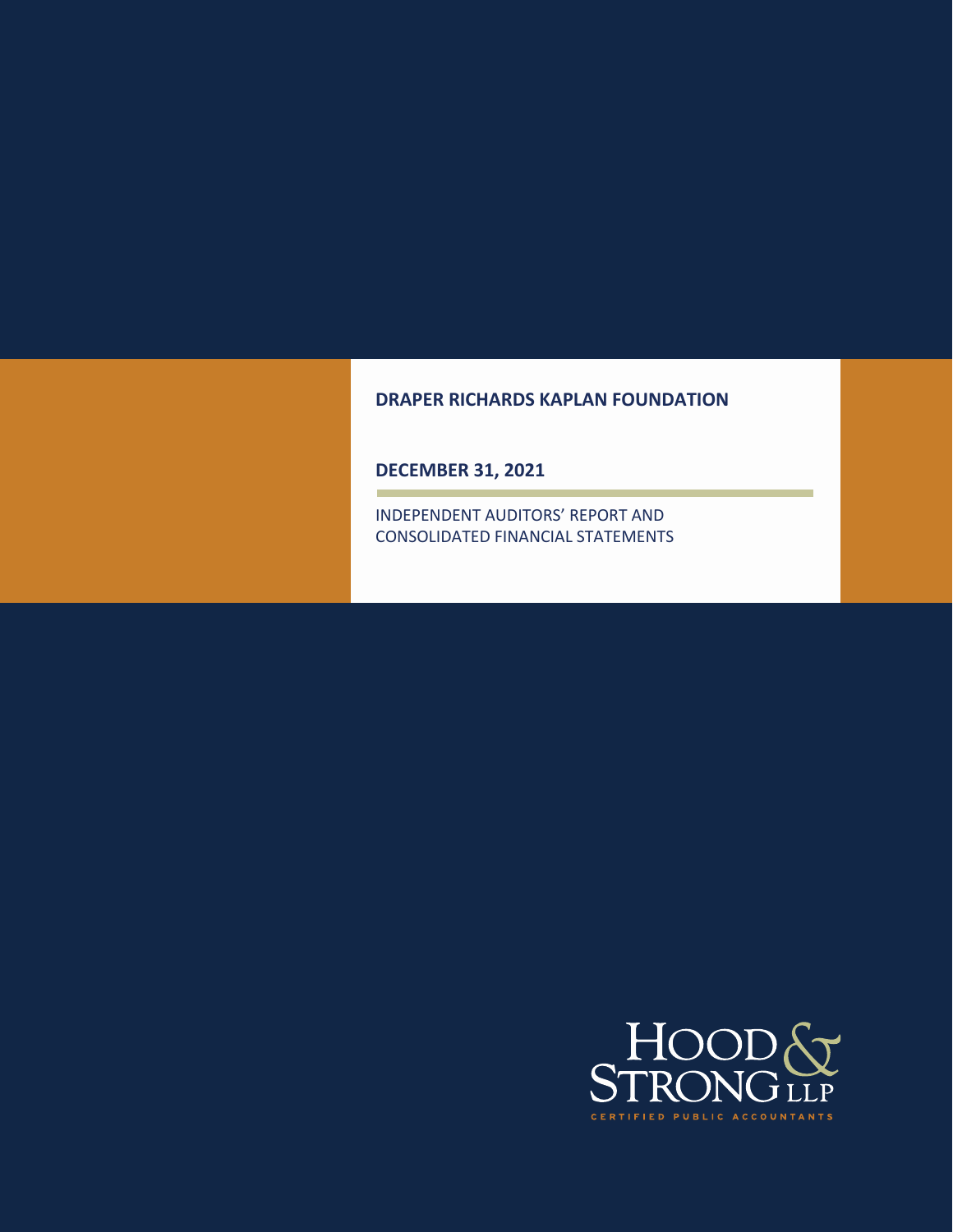**Independent Auditors' Report and Consolidated Financial Statements** 

| <b>Independent Auditors' Report</b>                               | $1 - 3$     |
|-------------------------------------------------------------------|-------------|
| <b>Consolidated Financial Statements</b>                          |             |
| <b>Consolidated Statement of Financial Position</b>               | 4           |
| Consolidated Statement of Activities and Changes in Net<br>Assets | 5           |
| <b>Consolidated Statement of Cash Flows</b>                       | 6           |
| Notes to Consolidated Financial Statements                        | 18<br>$7 -$ |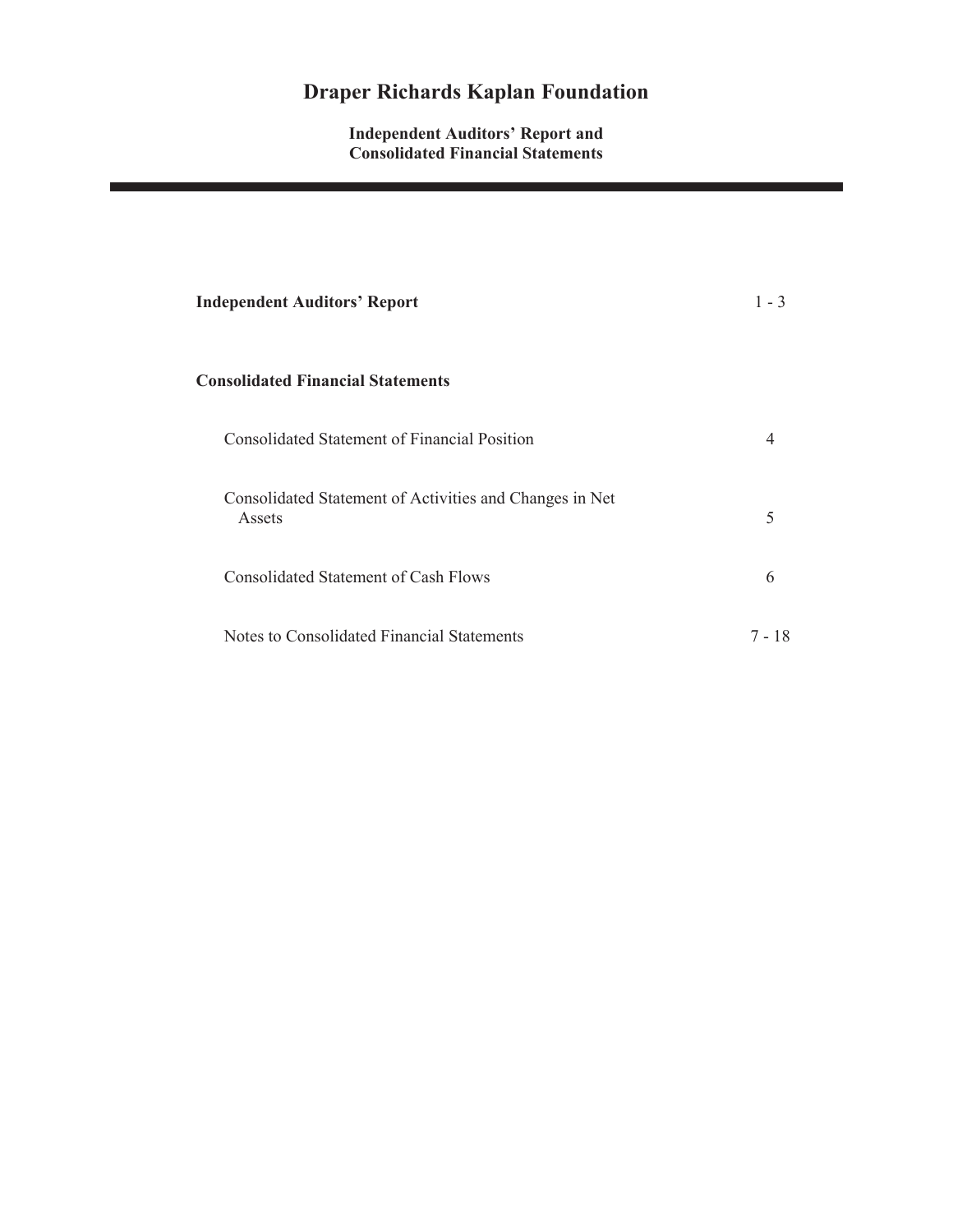

**A Century Strong** 

**Independent Auditors' Report** 

THE BOARD OF DIRECTORS DRAPER RICHARDS KAPLAN FOUNDATION Menlo Park, California

#### **Opinion**

We have audited the consolidated financial statements of **DRAPER RICHARDS KAPLAN FOUNDATION (DRK)**, which comprise the consolidated statement of financial position as of December 31, 2021, the related consolidated statements of activities and changes in net assets and cash flows for the year then ended, and the related notes to the consolidated financial statements.

In our opinion, the accompanying financial statements present fairly, in all material respects, the financial position of DRK as of December 31, 2021, and the results of its operations and its cash flows for the year then ended in accordance with accounting principles generally accepted in the United States of America.

#### **Basis for Opinion**

We conducted our audit in accordance with auditing standards generally accepted in the United States of America (GAAS). Our responsibilities under those standards are further described in the Auditors' Responsibilities for the Audit of the Financial Statements section of our report. We are required to be independent of DRK and to meet our other ethical responsibilities, in accordance with the relevant ethical requirements relating to our audit. We believe that the audit evidence we have obtained is sufficient and appropriate to provide a basis for our audit opinion.

#### **Responsibilities of Management for the Financial Statements**

Management is responsible for the preparation and fair presentation of these consolidated financial statements in accordance with accounting principles generally accepted in the United States of America; and for the design, implementation, and maintenance of internal control relevant to the preparation and fair presentation of financial statements that are free from material misstatement, whether due to fraud or error.

In preparing the financial statements, management is required to evaluate whether there are conditions or events, considered in the aggregate, that raise substantial doubt about DRK's ability to continue as a going concern for one year from the date of this report.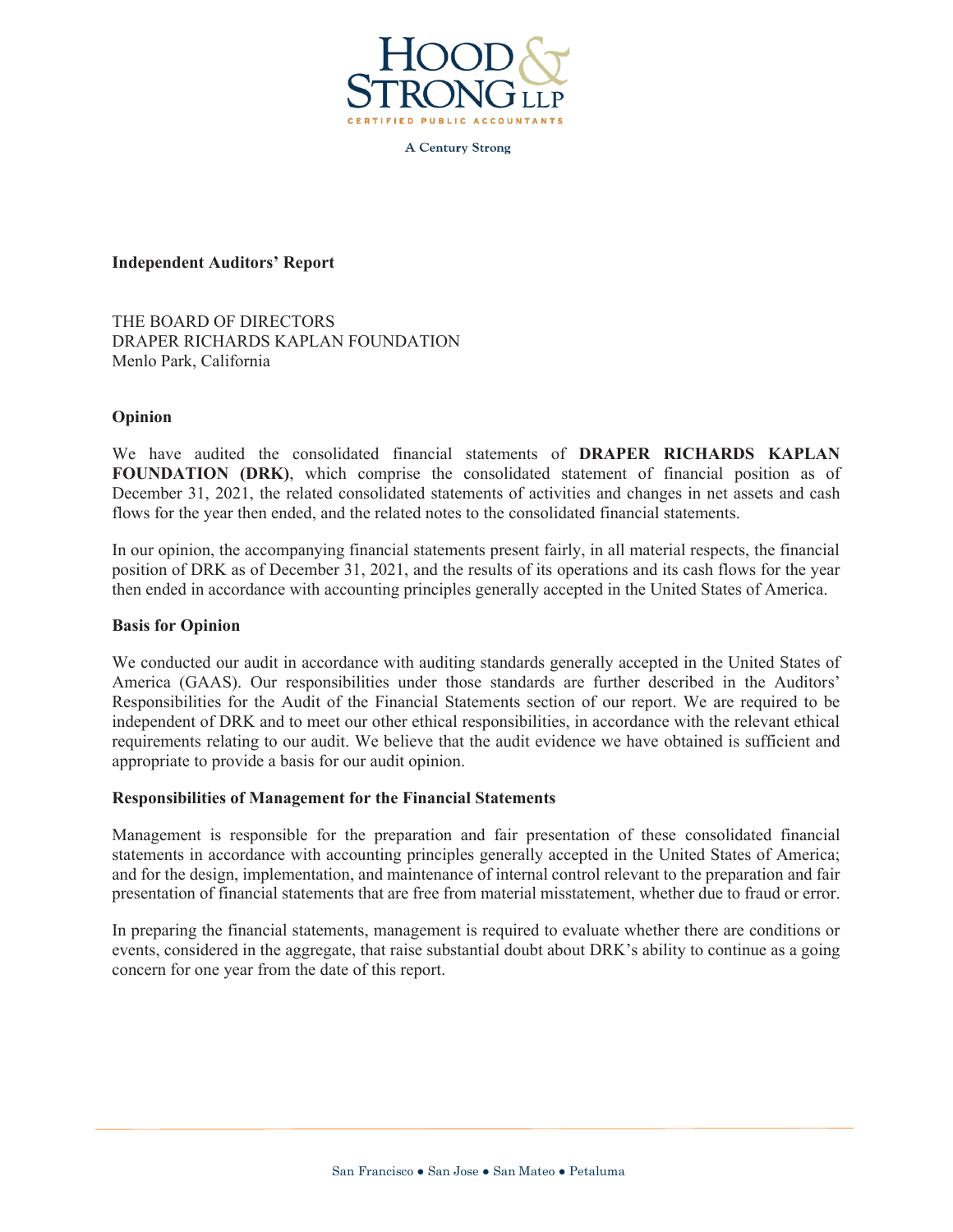#### **Auditors' Responsibilities for the Audit of the Financial Statements**

Our objectives are to obtain reasonable assurance about whether the financial statements as a whole are free from material misstatement, whether due to fraud or error, and to issue an auditors' report that includes our opinion. Reasonable assurance is a high level of assurance but is not absolute assurance and therefore is not a guarantee that an audit conducted in accordance with GAAS will always detect a material misstatement when it exists. The risk of not detecting a material misstatement resulting from fraud is higher than for one resulting from error, as fraud may involve collusion, forgery, intentional omissions, misrepresentations, or the override of internal control. Misstatements are considered material if there is a substantial likelihood that, individually or in the aggregate, they would influence the judgment made by a reasonable user based on the financial statements.

In performing an audit in accordance with GAAS, we:

- Exercise professional judgment and maintain professional skepticism throughout the audit.
- Identify and assess the risks of material misstatement of the financial statements, whether due to fraud or error, and design and perform audit procedures responsive to those risks. Such procedures include examining, on a test basis, evidence regarding the amounts and disclosures in the financial statements.
- Obtain an understanding of internal control relevant to the audit in order to design audit procedures that are appropriate in the circumstances, but not for the purpose of expressing an opinion on the effectiveness of DRK's internal control. Accordingly, no such opinion is expressed.
- Evaluate the appropriateness of accounting policies used and the reasonableness of significant accounting estimates made by management, as well as evaluate the overall presentation of the financial statements.
- Conclude whether, in our judgment, there are conditions or events, considered in the aggregate, that raise substantial doubt about DRK's ability to continue as a going concern for a reasonable period of time.

We are required to communicate with those charged with governance regarding, among other matters, the planned scope and timing of the audit, significant audit findings, and certain internal control–related matters that we identified during the audit.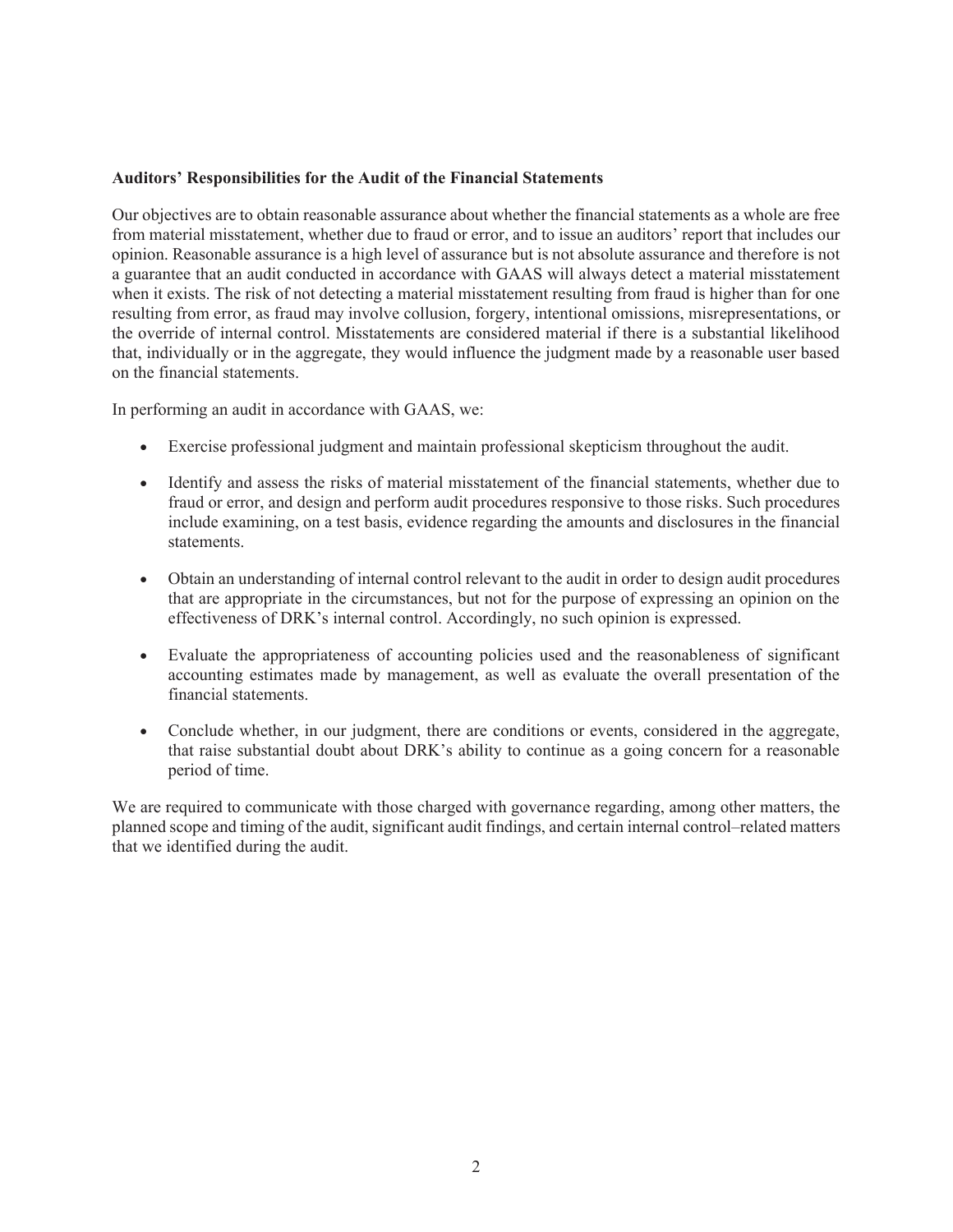#### **Report on Summarized Comparative Information**

We have previously audited DRK's 2020 consolidated financial statements, and we expressed an unmodified audit opinion on those audited consolidated financial statements in our report dated June 24, 2021. In our opinion, the summarized comparative information presented herein as of and for the year ended December 31, 2020, is consistent, in all material respects, with the audited consolidated financial statements from which it has been derived.

Hood & Strong LLP

San Jose, California June 15, 2022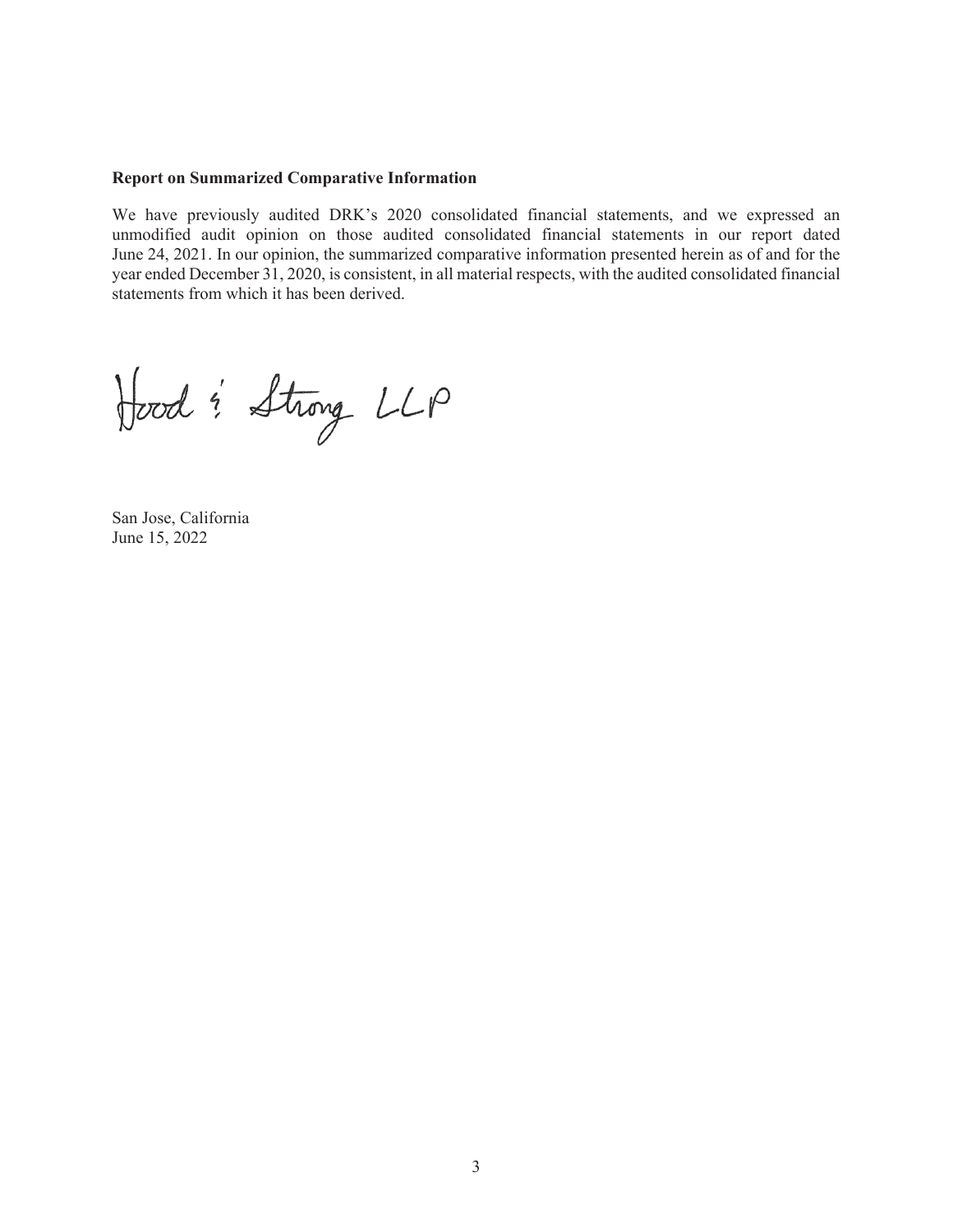### **Consolidated Statement of Financial Position**

| December 31, 2021 (with comparative totals for 2020)                                                 |               | 2021       |              | 2020         |
|------------------------------------------------------------------------------------------------------|---------------|------------|--------------|--------------|
| <b>Assets:</b>                                                                                       |               |            |              |              |
|                                                                                                      | $\mathcal{S}$ |            | $\mathbb{S}$ |              |
| Cash and cash equivalents                                                                            |               | 1,906,722  |              | 1,631,473    |
| Investments, at fair value                                                                           |               | 30,561,650 |              | 21,625,842   |
| Contributions receivable, net                                                                        |               | 16,108,751 |              | 11,315,817   |
| Program-related investments, net                                                                     |               | 5,103,656  |              | 3,838,466    |
| Property and equipment, net                                                                          |               | 56,234     |              | 85,817       |
| Other assets                                                                                         |               | 522,672    |              | 810,797      |
| Total assets                                                                                         | $\mathcal{S}$ | 54,259,685 | S            | 39,308,212   |
| <b>Liabilities and Net Assets</b><br><b>Liabilities:</b><br>Accounts payable and accrued liabilities | \$            | 834,534    | \$           | 976,591      |
| <b>Total liabilities</b>                                                                             |               | 834,534    |              | 976,591      |
| <b>Net Assets:</b>                                                                                   |               |            |              |              |
| Without donor restriction                                                                            |               | 34,442,667 |              | 24,941,998   |
| With donor restriction                                                                               |               | 18,982,484 |              | 13,389,623   |
| Total net assets                                                                                     |               | 53,425,151 |              | 38, 331, 621 |
| Total liabilities and net assets                                                                     | \$            | 54,259,685 | S            | 39,308,212   |

See accompanying notes to financial statements.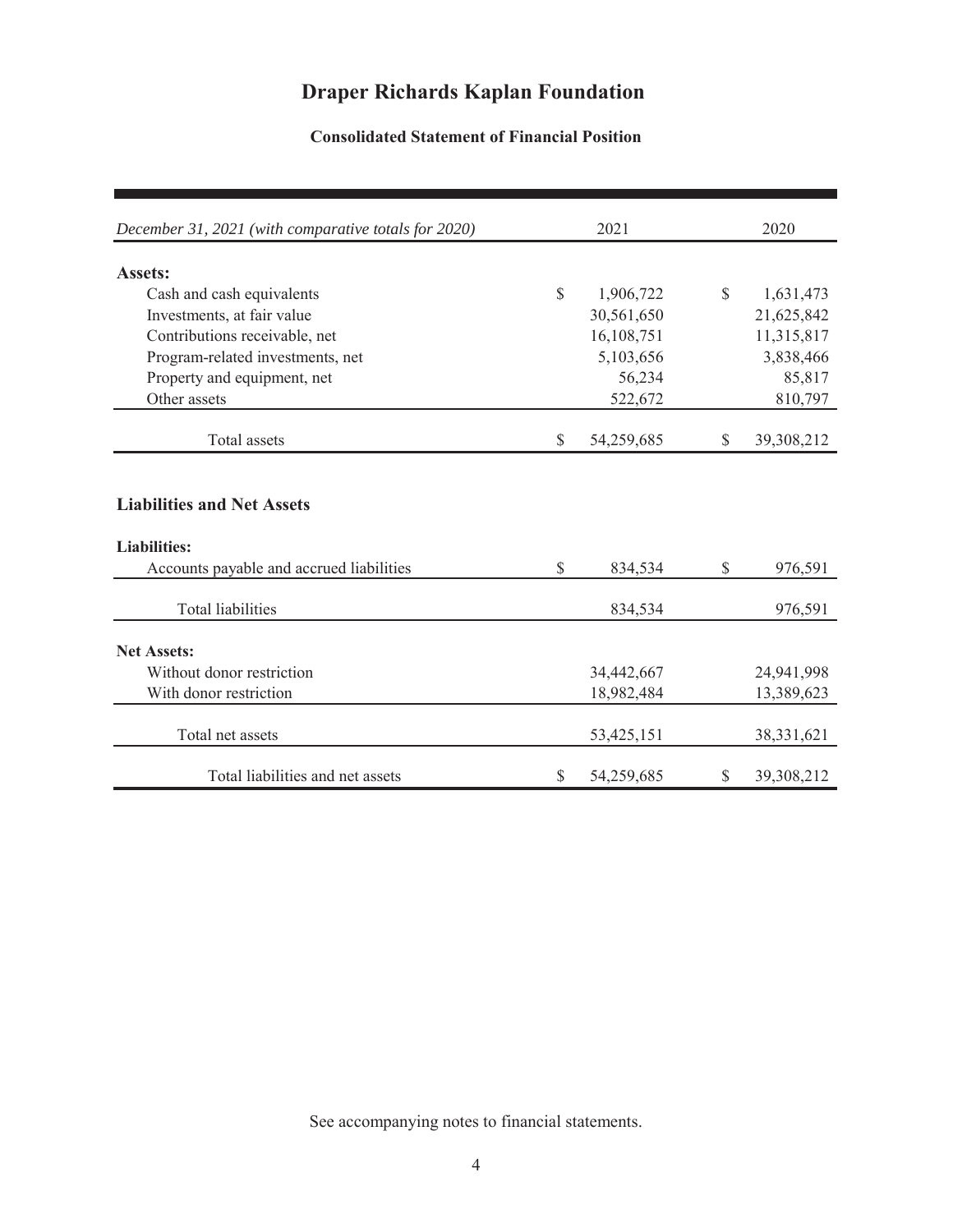### **Consolidated Statement of Activities and Changes in Net Assets**

*Year Ended December 31, 2021 (with comparative totals for 2020)*

|                                            |              |                                      |    | 2021                       |    |              | 2020             |
|--------------------------------------------|--------------|--------------------------------------|----|----------------------------|----|--------------|------------------|
|                                            |              | <b>Without Donor</b><br>Restrictions |    | With Donor<br>Restrictions |    | Total        | Total            |
| <b>Revenue and Support:</b>                |              |                                      |    |                            |    |              |                  |
| Contributions                              | $\mathbb{S}$ | 16,432,047                           | S. | 11,675,587                 | S. | 28, 107, 634 | \$<br>13,507,363 |
| Net investment return                      |              | 589,863                              |    |                            |    | 589,863      | 932,238          |
| Net assets released from restrictions      |              | 6,082,726                            |    | (6,082,726)                |    |              |                  |
| Total revenue and support                  |              | 23,104,636                           |    | 5,592,861                  |    | 28,697,497   | 14,439,601       |
| <b>Expenses:</b>                           |              |                                      |    |                            |    |              |                  |
| Direct grants to beneficiary organizations |              | 3,575,000                            |    |                            |    | 3,575,000    | 4,450,000        |
| Direct program support                     |              | 7,080,683                            |    |                            |    | 7,080,683    | 5,399,460        |
| Management and general                     |              | 2,035,465                            |    |                            |    | 2,035,465    | 2,033,400        |
| Fundraising                                |              | 912,819                              |    |                            |    | 912,819      | 611,789          |
| Total expenses                             |              | 13,603,967                           |    |                            |    | 13,603,967   | 12,494,649       |
| <b>Change in Net Assets</b>                |              | 9,500,669                            |    | 5,592,861                  |    | 15,093,530   | 1,944,952        |
| Net Assets, beginning of year              |              | 24,941,998                           |    | 13,389,623                 |    | 38,331,621   | 36,386,669       |
| Net Assets, end of year                    | S            | 34,442,667                           | \$ | 18,982,484                 | \$ | 53,425,151   | \$<br>38,331,621 |

See accompanying notes to financial statements.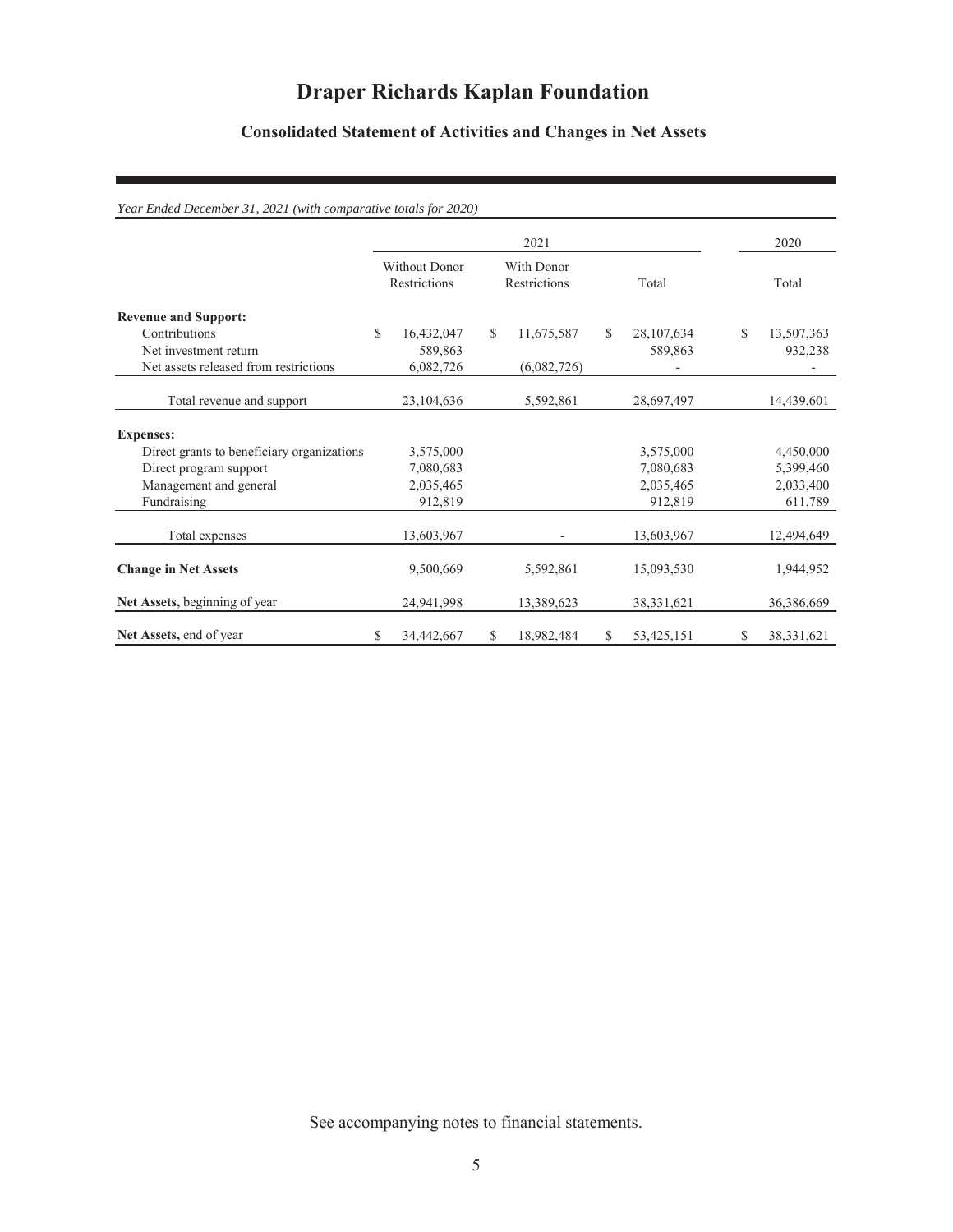### **Consolidated Statement of Cash Flows**

| Year Ended December 31, 2021 (with comparative totals for 2020) | 2021             | 2020            |
|-----------------------------------------------------------------|------------------|-----------------|
| <b>Cash Flows from Operating Activities:</b>                    |                  |                 |
| Change in net assets                                            | \$<br>15,093,530 | \$<br>1,944,952 |
| Adjustments to reconcile change in net assets to net cash       |                  |                 |
| provided by operating activities:                               |                  |                 |
| Depreciation                                                    | 34,915           | 38,265          |
| Realized and unrealized loss (gain) on investments              | 535,938          | (237, 852)      |
| Change in operating assets and liabilities:                     |                  |                 |
| Contributions receivable                                        | (4,792,934)      | (1,476,111)     |
| Other assets                                                    | 288,125          | 40,460          |
| Accounts payable and accrued liabilities                        | (142, 057)       | 36,958          |
| Grants payable                                                  |                  | (50,000)        |
|                                                                 |                  |                 |
| Net cash provided by operating activities                       | 11,017,517       | 296,672         |
| <b>Cash Flows from Investing Activities:</b>                    |                  |                 |
| Purchases of investments                                        | (26,084,124)     | (9,341,299)     |
| Purchases of program-related investments                        | (1,265,190)      | (976, 972)      |
| Purchases of property and equipment                             | (5, 332)         | (11,509)        |
| Proceeds from sale or redemption of investments                 | 16,612,378       | 10,076,025      |
| Net cash used by investing activities                           | (10,742,268)     | (253, 755)      |
| <b>Net Change in Cash and Cash Equivalents</b>                  | 275,249          | 42,917          |
| Cash and Cash Equivalents, beginning of year                    | 1,631,473        | 1,588,556       |
| Cash and Cash Equivalents, end of year                          | \$<br>1,906,722  | \$<br>1,631,473 |

See accompanying notes to financial statements.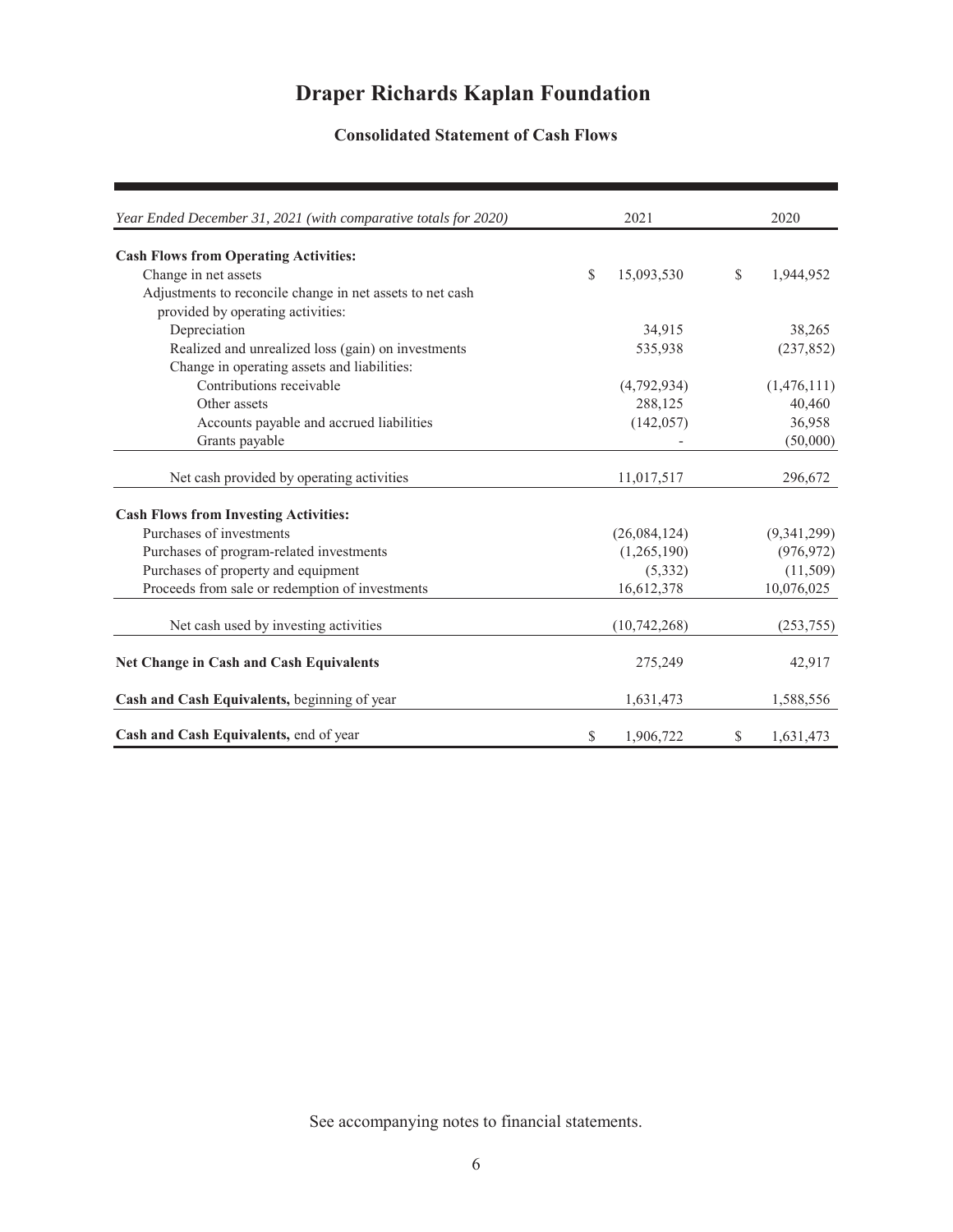**Notes to Consolidated Financial Statements** 

#### **Note 1 - Organization:**

Established in 2002, the Draper Richards Kaplan Foundation (DRK) is a not-for-profit organization based in Menlo Park, California. The primary purpose of DRK is to find, fund and support exceptional social enterprises that have the potential to create profound and lasting impact on society's most complex problems. DRK typically provides funding over a three-year period aggregating \$300,000. As part of the support, each DRK portfolio organization receives substantial resources, including a DRK senior team member serving on their board for the duration of the three-year period as well as significant and frequent advice and training on strategic planning, board development, fundraising, organizational development and leadership. In addition, DRK provides portfolio organizations with access to DRK's networks and consultants with expertise and specialized skills to help these organizations grow. DRK provides each of these organizations with leadership development opportunities during the three-year period including an annual three-day retreat designed to help each organization achieve its objectives. Together, with each organization's leadership, DRK develops strategic goals for the social enterprise that can be measured on a yearly basis and over the three-year period. Between inception and December 31, 2021, DRK has funded and supported 200 social impact organizations around the world.

In October 2019, DRK formed a new charitable entity in the Netherlands, Stichting Draper Richards Kaplan Foundation (DRK Netherlands), to expand its charitable purposes within Europe. The total assets for DRK Netherlands as December 31, 2021 were approximately \$106,000 and the total change in net assets for the year ended December 31, 2021 was approximately \$75,000. DRK Netherlands' activity represents monies paid through DRK Netherlands for DRK's efforts in the Netherlands and other parts of Europe. DRK Netherlands' activity does not include the additional monies paid through the DRK U.S. accounts to support the Netherlands, Europe and other parts of the globe.

#### **Note 2 - Summary of Significant Accounting Policies:**

#### a. Basis of Accounting

The consolidated financial statements of DRK have been prepared on the accrual basis of accounting in accordance with accounting principles generally accepted in the United States of America (U.S. GAAP).

#### b. Principles of Consolidation

The consolidated financial statements include the accounts of DRK and Stichting Draper Richards Kaplan Foundation. All intercompany accounts are eliminated in consolidation.

The functional currency of Stichting Draper Richards Kaplan Foundation is the Euro. Gains and losses on foreign currency are recorded on the statement of activities and changes in net assets.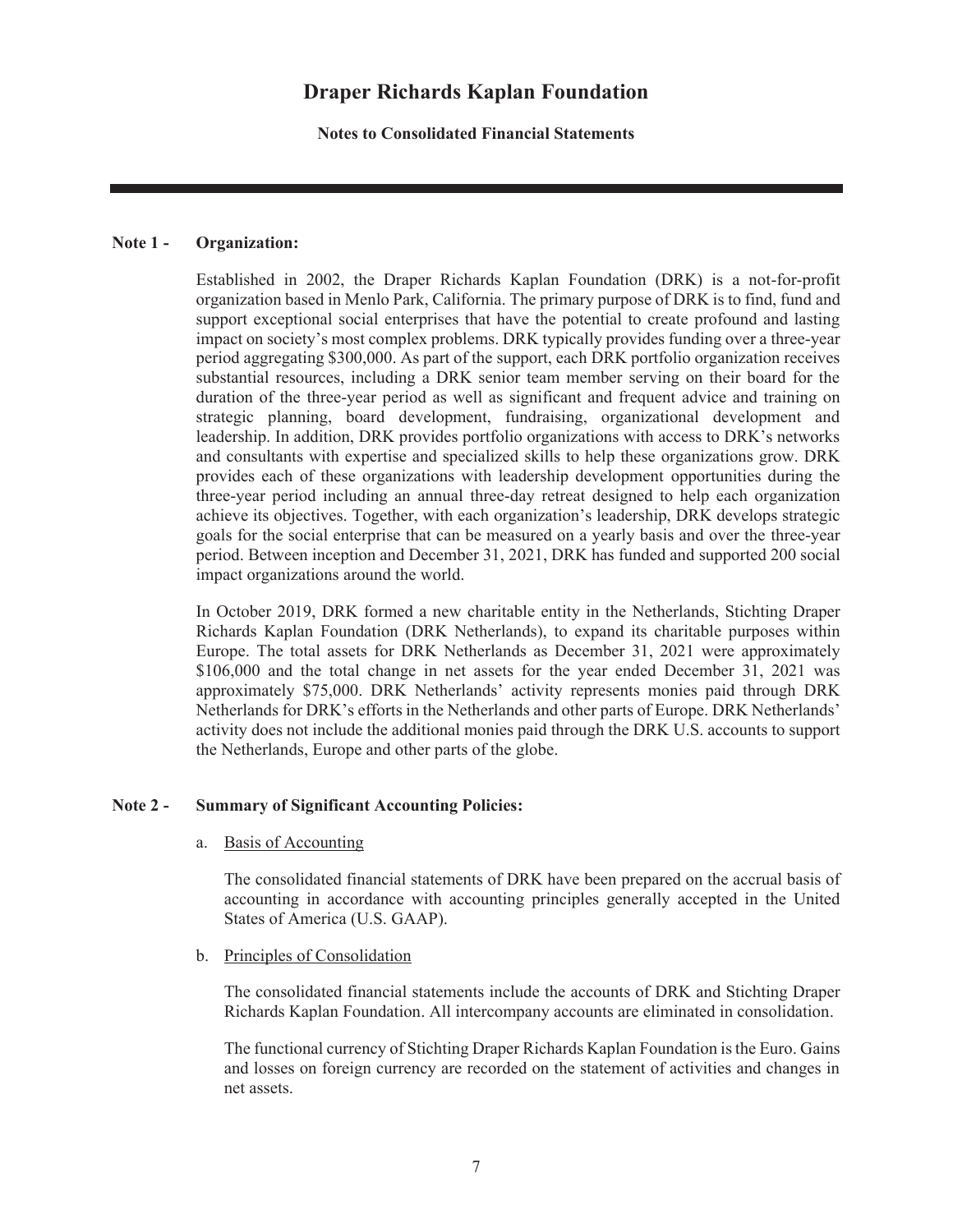**Notes to Consolidated Financial Statements** 

#### c. Description of Net Assets

DRK reports its financial position and operating activities in two classes of net assets:

#### *Without Donor Restrictions*

Net assets not subject to donor-imposed restrictions may be expended for any purpose in performing the primary objectives of DRK. These net assets may be used at the discretion of DRK's management and the board of directors.

#### *With Donor Restrictions*

Net assets subject to stipulations imposed by donors and grantors are restricted. DRK's net assets with donor restrictions are temporary in nature and include restrictions that will be met by actions of DRK or by the passage of time.

#### d. Contributions

Contributions are recognized at their fair value when the donor makes an unconditional promise to give. DRK evaluates the need for an allowance for doubtful contributions receivable on a specific identification method.

Donor-restricted support is reported as an increase in net assets with donor restrictions. When a restriction expires (that is, when a stipulated time restriction ends or purpose restriction is accomplished), net assets with donor restrictions are reclassified to net assets without donor restrictions and reported on the statement of activities and changes in net assets as net assets released from restrictions. Contributions that are restricted by the donor are reported as increases to net assets without donor restrictions if the restrictions are met in the fiscal year in which the contributions are recognized.

#### e. Property and Equipment

Property and equipment purchased by DRK is recorded at cost or, if donated, at the approximate fair value at the date of donation. Property and equipment are depreciated using the straight-line method over the estimated useful lives of the assets.

#### f. Cash and Cash Equivalents

Cash and cash equivalents are defined as checking, savings and deposit accounts that have a maturity period of three months or less at the time of purchase.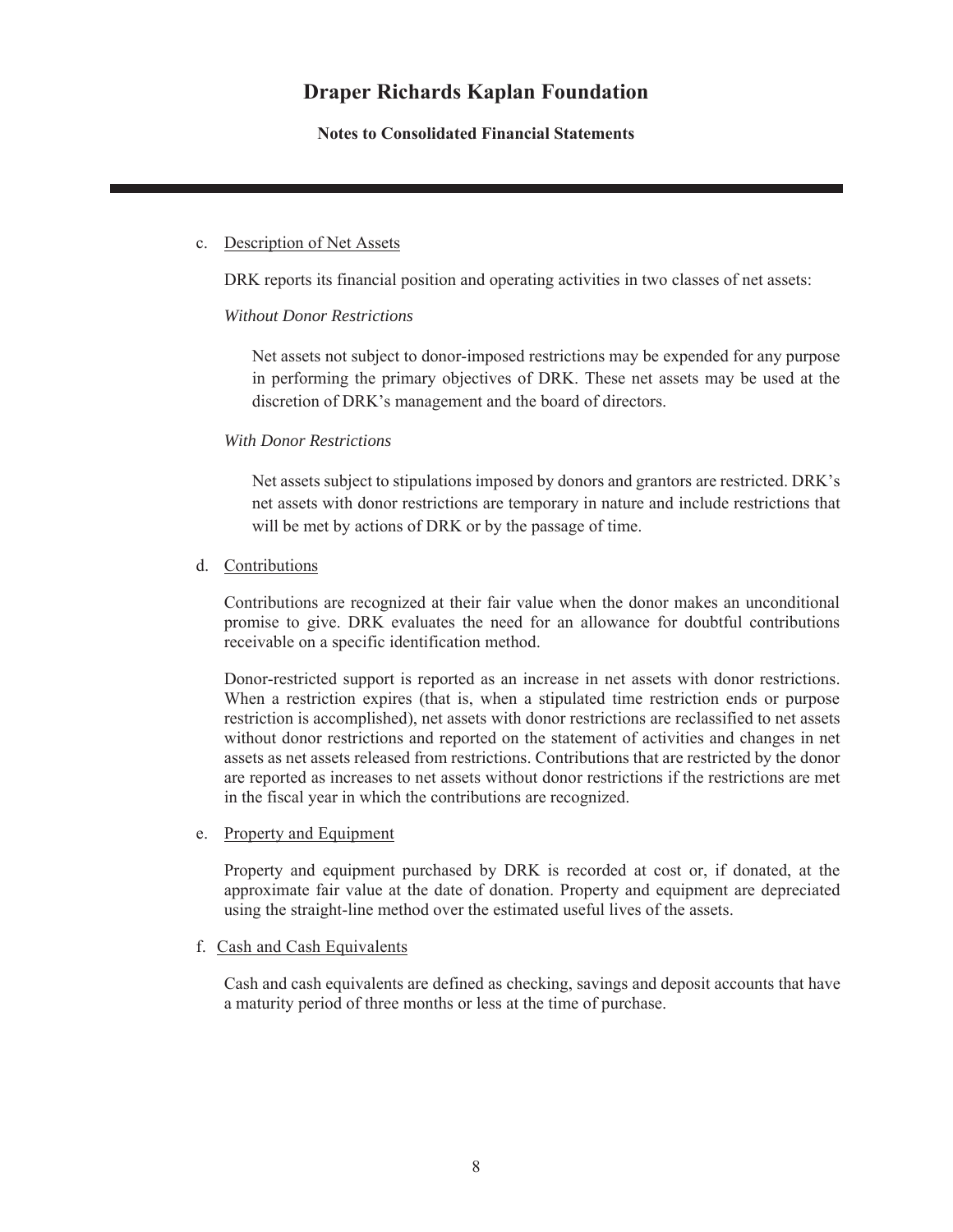**Notes to Consolidated Financial Statements** 

#### g. Investments

Investments are stated at their fair value based on quoted prices for similar securities in active markets, except for an investment in a private equity fund which is stated at the fund's net asset value (NAV) which approximates fair value. Investments received by donation are recorded at their fair value on the date received. Realized and unrealized gains or losses are included in the statement of activities and changes in net assets.

#### h. Program-Related Investments

Equity investments are carried at cost, unless a public market exists in which case the investment is carried at market value. Debt investments are also carried at cost, unless it is determined that a discount is material to DRK's financial statements. PRIs are evaluated annually for impairment. DRK evaluates the need for an allowance for doubtful programrelated investments on a specific identification method.

#### i. Fair Value Measurements

DRK classifies its financial assets and liabilities measured at fair value on a recurring basis based on a fair value hierarchy with three levels of inputs. Fair value is defined as the price that would be received to sell an asset or paid to transfer a liability in an orderly transaction between market participants at the measurement date. Level 1 values are based on unadjusted quoted prices in active markets for identical securities. Level 2 values are based on significant observable market inputs, such as quoted prices for similar securities and quoted prices in inactive markets. Level 3 values are based on significant unobservable inputs that reflect DRK's determination of assumptions that market participants might reasonably use in valuing the securities. The valuation levels are not necessarily an indication of the risk or liquidity associated with the assets and liabilities measured at fair value.

DRK reports alternative investments using NAV per share as determined by the respective fund managers. This practical expedient allows NAV to represent fair value for reporting purposes when the criteria for using this method are met.

j. Grants

Grants awarded as an unconditional promise to give are accrued as a liability and expensed when approved. Typically, the first grant payment is considered unconditional and subsequent payments are considered conditional upon the grantee meeting certain milestones.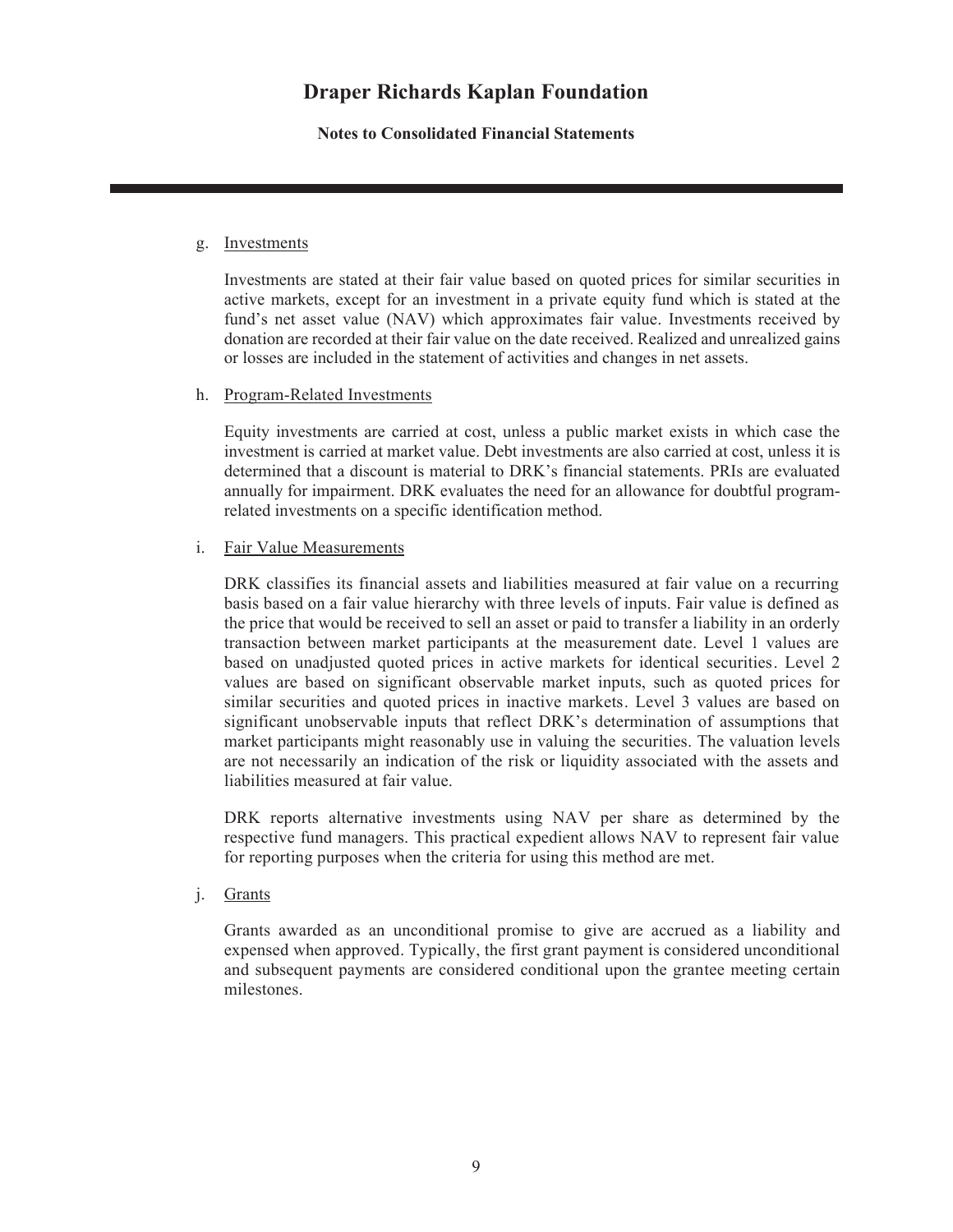**Notes to Consolidated Financial Statements** 

#### k. Income Taxes

DRK has been granted tax exempt status under Section  $501(c)(3)$  of the Internal Revenue Code and Section 23701(d) of the California Revenue and Taxation Code. Effective January 1, 2019, DRK transitioned from a private operating foundation to a public charity within the meaning of Section 509(a) of the Internal Revenue Code.

Management evaluated DRK's tax positions and concluded that DRK had maintained its tax exempt status and had not taken uncertain tax positions that required adjustment to the financial statements. Therefore, no provision or liability for income taxes has been included in the financial statements.

#### l. Allocation of Functional Expenses

The costs of providing program and other activities have been summarized on a functional basis in Note 9. Accordingly, certain costs have been allocated among program services and supporting services benefited. Such allocations are determined by management on an estimated basis as follows:

- $\bullet$  Personnel expenses are allocated by each position's classification after considering the operational roles and time spent in those roles;
- x Occupancy and depreciation are allocated based upon factors of full-time equivalency and approximate square footage;
- Professional services and travel, meals and conferences are allocated based upon time and effort of personnel;
- Supplies and other expenses are based upon headcount or direct charges to the benefited operational area;
- Grants and direct program support are charged directly to program.

#### m. Use of Estimates

The preparation of financial statements in conformity with U.S. GAAP requires management to make estimates and assumptions. These estimates and assumptions affect the reported amounts of assets and liabilities and disclosure of contingent assets and liabilities at the date of the financial statements and the reported amounts of revenues and expenses during the reported period. Accordingly, actual results could differ from those estimates.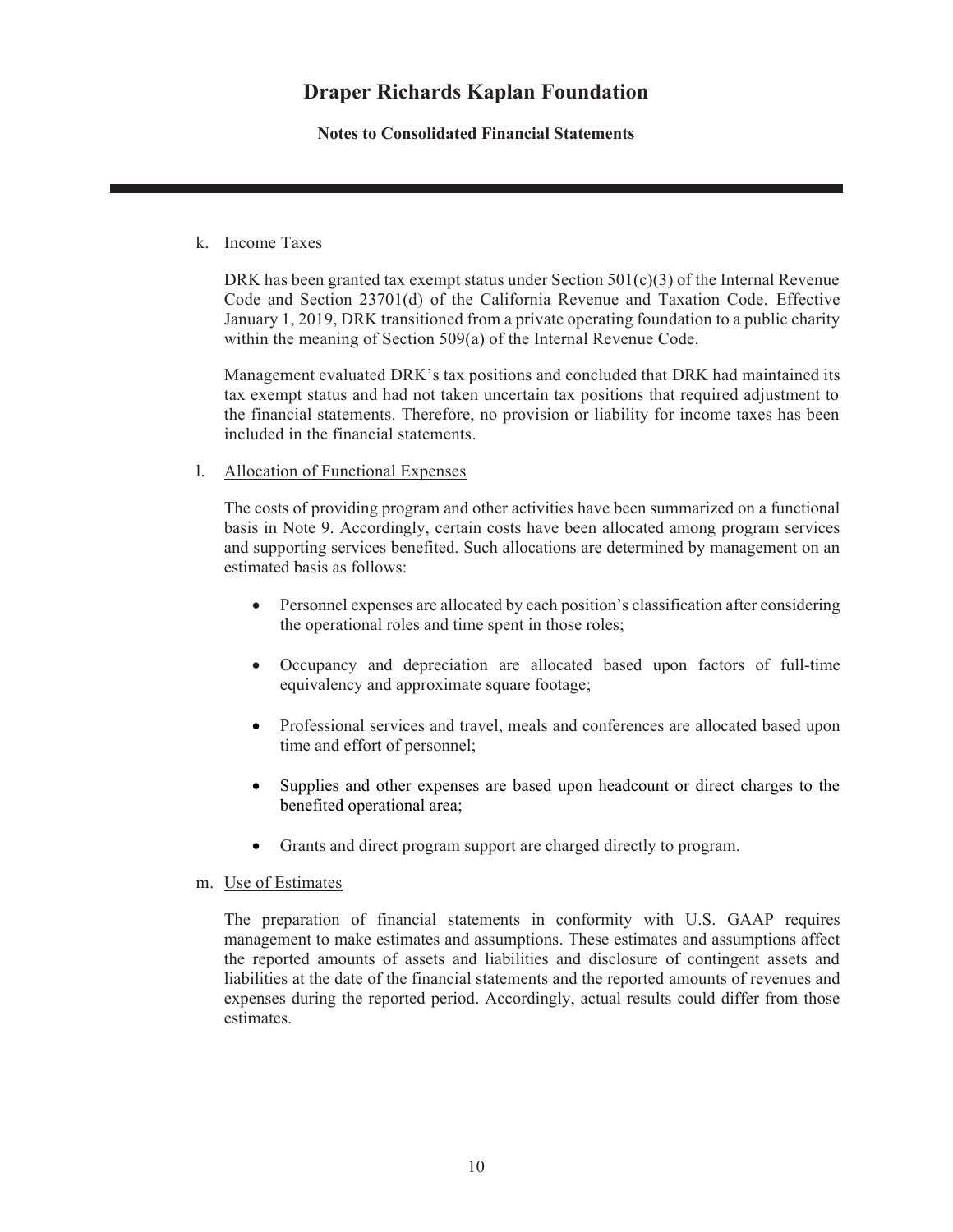**Notes to Consolidated Financial Statements** 

#### n. Prior Year Information

The financial statements include certain prior-year summarized comparative information in total but not in sufficient detail to constitute a presentation in conformity with U.S. GAAP. Accordingly, such information should be read in conjunction with DRK's financial statements for the year ended December 31, 2020, from which the summarized information was derived.

#### o. Recent Accounting Pronouncements

#### *Pronouncement Pending:*

In February 2016, Financial Accounting Standards Board (FASB) issued Accounting Standards Update (ASU) 2016-02, *Leases (Topic 842).* Under the ASU, a lessee will be required to recognize assets and liabilities for leases with lease terms of more than twelve months for the rights and obligations created by those leases. The ASU is effective for fiscal years beginning after December 15, 2021. DRK is currently evaluating the impact the adoption of this ASU will have on its financial statements.

#### p. Subsequent Events

DRK evaluated subsequent events from December 31, 2021 through June 15, 2022, the date these financial statements were available to be issued. There were no material subsequent events that required recognition or additional disclosure in these financial statements.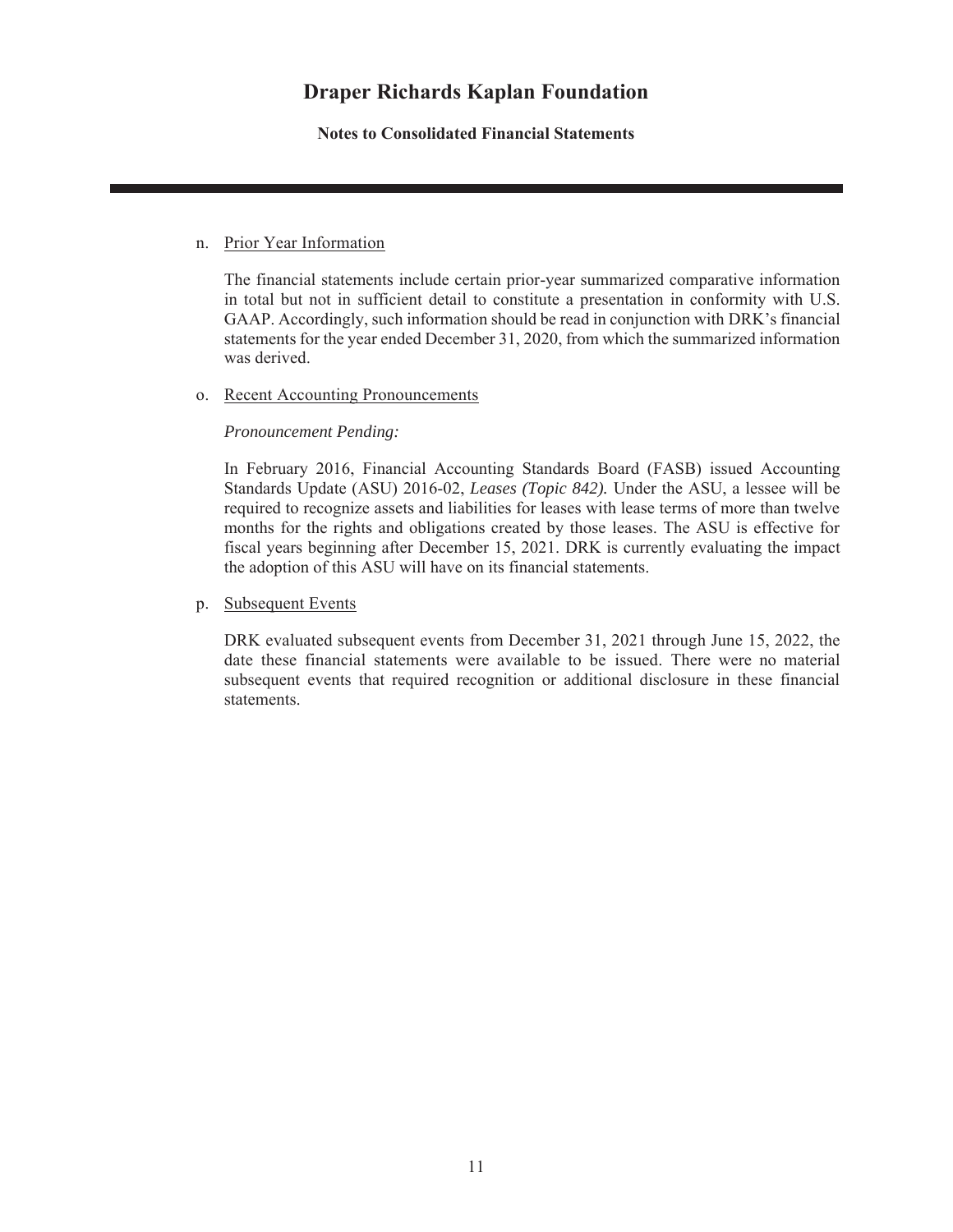**Notes to Consolidated Financial Statements** 

#### **Note 3 - Liquid Assets:**

DRK's financial assets at December 31, 2021 available to meet general expenditures over the next twelve months were as follows:

| Financial assets at year end:                           |                 |
|---------------------------------------------------------|-----------------|
| Cash and cash equivalents                               | S.<br>1,906,722 |
| Contributions receivable                                | 16,108,751      |
| Investments                                             | 30,561,650      |
| Total financial assets                                  | 48,577,123      |
| Less amounts not available to be used within one year:  |                 |
| Long-term pledges receivable, net of discount           | (10,613,360)    |
| Private equity fund, included in investments            | (598, 799)      |
| Financial assets available to meet general expenditures |                 |
| over the next twelve months                             | \$37,364,964    |

DRK's goal is to maintain financial assets to meet all grant and operating needs. As financial obligations become due, investments are liquidated.

#### **Note 4 - Investments:**

Investments consisted of the following at December 31, 2021:

| Equity securities (Level 1)                   | 3,043,145     |
|-----------------------------------------------|---------------|
| Corporate fixed income (Level 2)              | 24,722,381    |
| Treasury securities (Level 2)                 | 1,369,703     |
| Municipal bonds (Level 2)                     | 737,218       |
| Private equity fund (NAV)                     | 598,799       |
| Cash equivalents held for investment purposes | 90,404        |
|                                               |               |
| Total                                         | \$ 30,561,650 |

The private equity fund is an investment in a limited liability company valued at NAV with a strategy of long-term investment returns which the members are encouraged to contribute to charities of their choice. There is no remaining unfunded committed capital.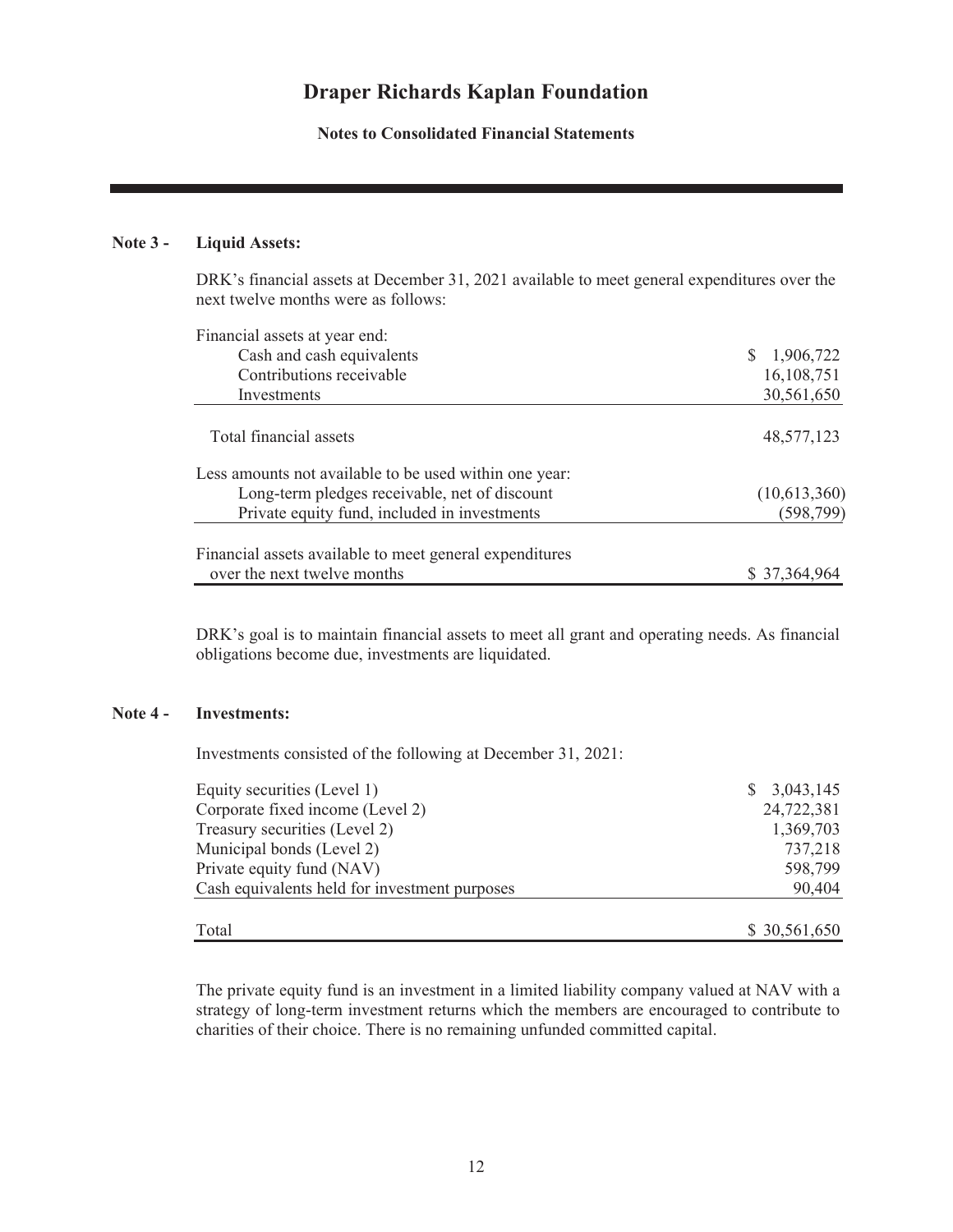**Notes to Consolidated Financial Statements** 

#### **Note 5 - Program-Related Investments:**

Program-related investments (PRIs) are strategic funding with the specific objective of furthering DRK's charitable purpose and may be in the form of an equity investment, loan, simple agreement for future equity, or convertible note. Program-related investments consisted of the following at December 31, 2021:

| Type                                   | Number | <b>Interest Rate</b>                                     | Amount    |  |
|----------------------------------------|--------|----------------------------------------------------------|-----------|--|
| Convertible promissory notes           | 13     | $5\% - 8\%$ simple<br>interest per annum<br>$\mathbb{S}$ | 1,875,000 |  |
| Promissory notes                       | 3      | 8% simple interest per annum                             | 150,000   |  |
| Revenue loan promissory note           | 1      | 40% balloon payment                                      | 84,579    |  |
| Preferred stock                        | 12     | N/A                                                      | 1,961,124 |  |
| Simple agreements for future equity    | 10     | N/A                                                      | 1,070,000 |  |
| Publicly traded stock                  | 1      | N/A                                                      | 337,953   |  |
| Provision for possible losses on PRI's |        |                                                          | (375,000) |  |
| Total                                  | 40     |                                                          | 5,103,656 |  |

#### **Note 6 - Contributions Receivable:**

Contributions receivable at December 31, 2021 consisted of the following:

| Receivable in less than one year<br>Receivable in one to five years | \$5,495,391<br>10,790,170 |
|---------------------------------------------------------------------|---------------------------|
| Less discounts to net present value                                 | (176, 810)                |
| Total contributions receivable                                      | \$16,108,751              |

Contributions receivable due in more than one year are reflected at the value of estimated future cash flows using discount rates ranging from .10% to 1.83%.

Additionally, DRK has received verbal commitments from certain donors as well as other commitments considered conditional. As of December 31, 2021, these conditional commitments totaled \$15,365,000. These gifts are not reflected in DRK's financial statements until collected or the related conditions have been met.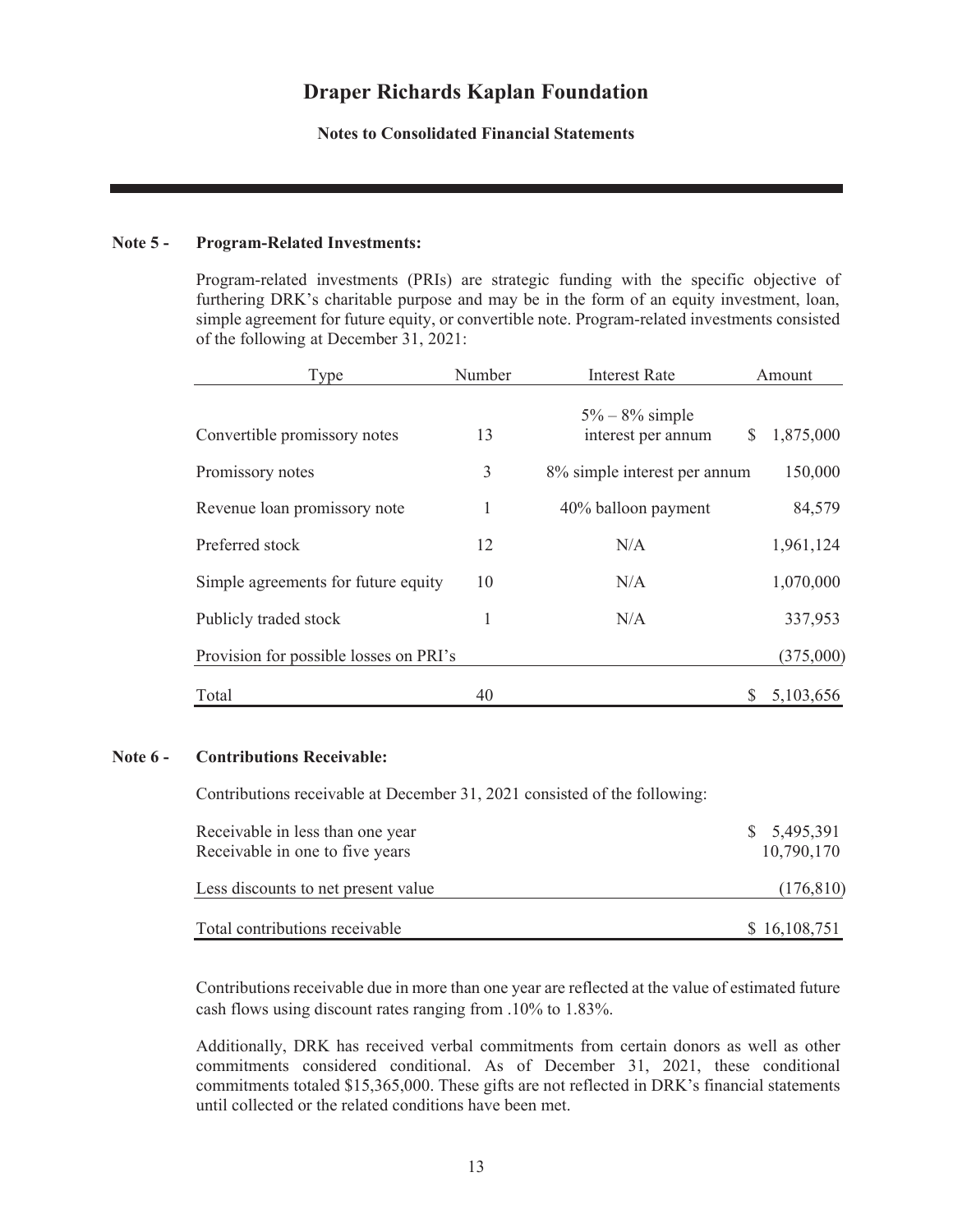**Notes to Consolidated Financial Statements** 

### **Note 7 - Grants to Beneficiary Organizations:**

During the year ended December 31, 2021, DRK funded or accrued grants payable to the following organizations or their fiscal sponsor.

| Absolute Return for Kids (aka Peepul)                    | \$<br>100,000 |
|----------------------------------------------------------|---------------|
| Amani Global Works                                       | 50,000        |
| Ameelio, Inc.                                            | 50,000        |
| American Journalism Project                              | 50,000        |
| Arpan                                                    | 100,000       |
| <b>Brilliant Detroit</b>                                 | 50,000        |
| CalCEF Innovations dba New Energy Nexus                  |               |
| (Project: Energy Peace Partners)                         | 150,000       |
| Center on Rural Innovation                               | 100,000       |
| City Bureau NFP                                          | 50,000        |
| Coalfield Development                                    | 50,000        |
| Code2College                                             | 100,000       |
| Council on Criminal Justice, Inc.                        | 25,000        |
| Define American                                          | 50,000        |
| <b>Detroit Justice Center</b>                            | 50,000        |
| Digital NEST                                             | 50,000        |
| EducationSuperHighway                                    | 50,000        |
| FFWD (Project: Rocket Learning)                          | 50,000        |
| FreeFrom                                                 | 100,000       |
| Healthy Learners (formerly Healthy Kids Brighter Future) | 100,000       |
| Imagine Worldwide                                        | 50,000        |
| InfluenceMap                                             | 100,000       |
| Intelehealth, Inc.                                       | 50,000        |
| Join FreeWorld, Inc.                                     | 50,000        |
| Perez Art Museum of, Miami, Florida                      | 100,000       |
| <b>JUST</b> Capital                                      | 50,000        |
| Kheyti, Inc.                                             | 50,000        |
| Merit America                                            | 50,000        |
| <b>MORTAR Cincinnati</b>                                 | 100,000       |
| News Revenue Hub                                         | 100,000       |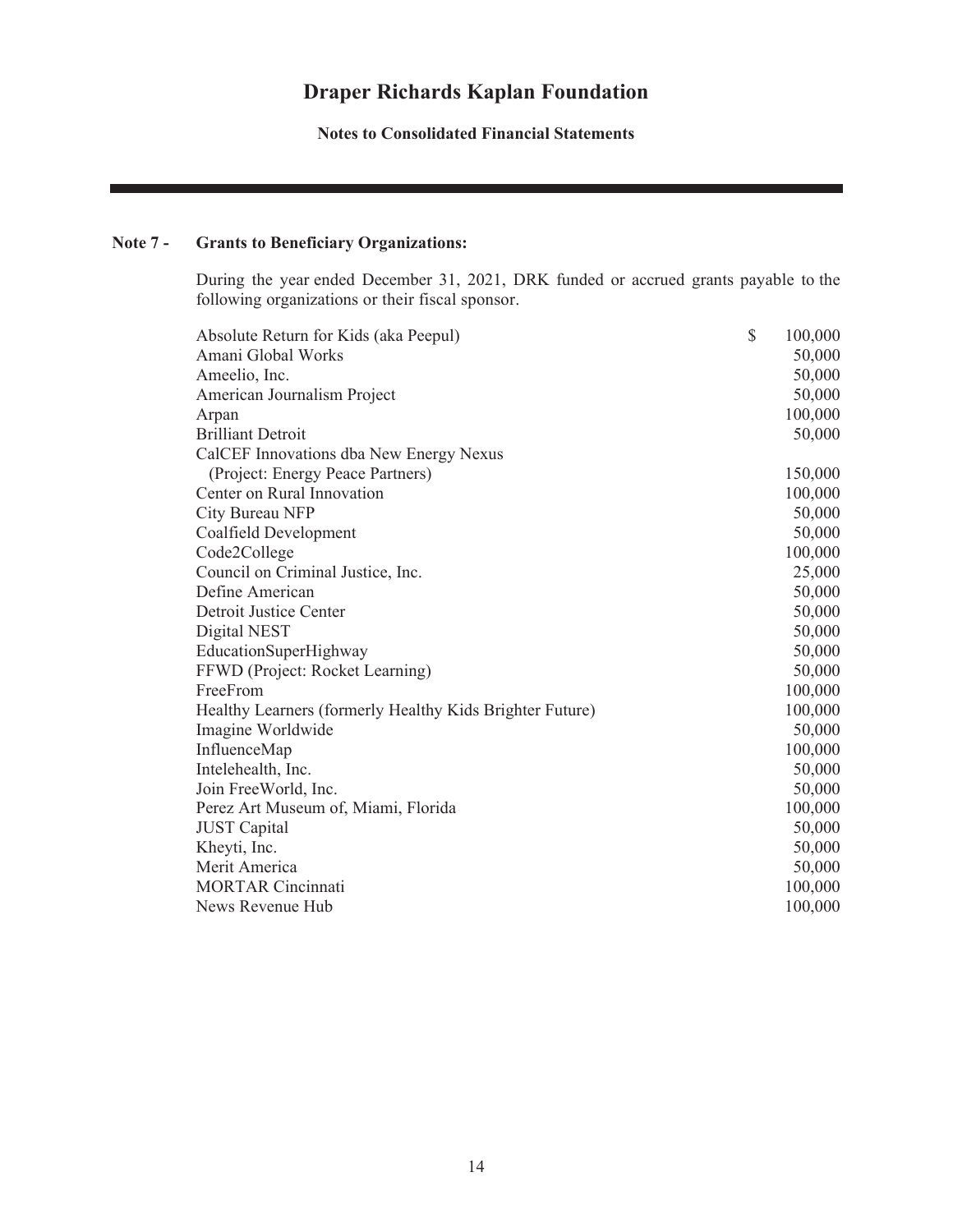**Notes to Consolidated Financial Statements** 

| OpenEmbassy B.V.                                      | 100,000        |
|-------------------------------------------------------|----------------|
| Partners for Justice                                  | 100,000        |
| Propel America                                        | 100,000        |
| Public Rights Project (Fiscal Sponsor - Tides Center) | 50,000         |
| Recidiviz                                             | 100,000        |
| Refugee Trauma Initiative Hellas                      | 50,000         |
| Replate                                               | 50,000         |
| Stichting Safi Sana Foundation                        | 100,000        |
| Teaching Lab                                          | 100,000        |
| TeachUNITED                                           | 100,000        |
| The DigDeep Right to Water Project                    | 50,000         |
| The Friendship Bench                                  | 100,000        |
| The Kelsey, Inc.                                      | 100,000        |
| The Well Community Development Corporation            | 100,000        |
| <b>Tiny Totos</b>                                     | 50,000         |
| <b>Trey Athletes</b>                                  | 100,000        |
| WattTime                                              | 100,000        |
| Worth Rises, Inc.                                     | 100,000        |
| <b>Total Grants</b>                                   | 3,575,000<br>S |

DRK's grant agreements contain conditions that, if met by the grantee, would commit DRK to future grant payments. These amounts have not been recognized in DRK's financial statements. The anticipated payment schedule is as follows:

| Year Ending December 31, |                 |
|--------------------------|-----------------|
| 2022                     | \$2,750,000     |
| 2023                     | 1,500,000       |
| 2024                     | 500,000         |
|                          |                 |
| Total                    | 4,750,000<br>S. |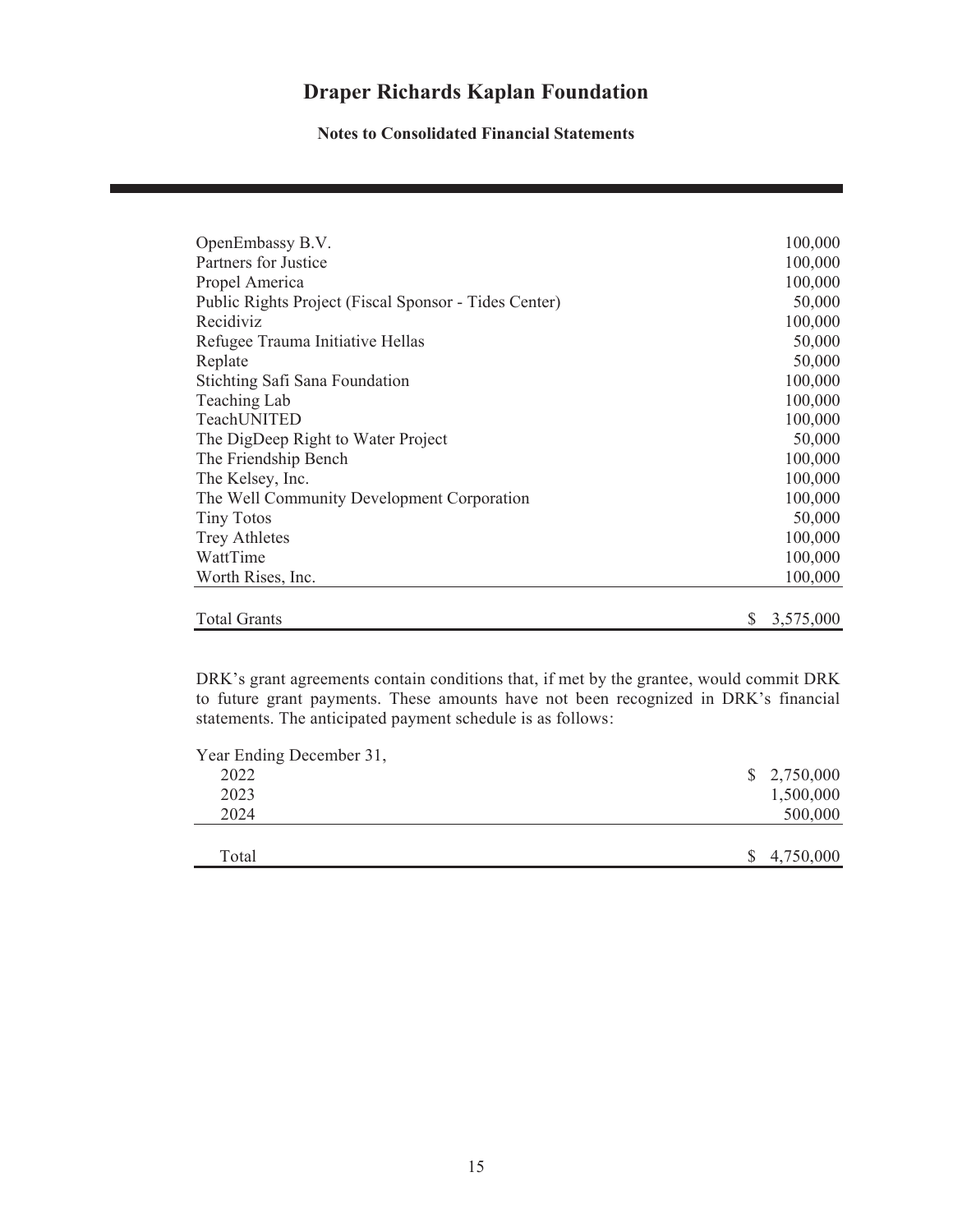**Notes to Consolidated Financial Statements** 

#### **Note 8 - Net Assets With Donor Restrictions:**

Net assets with donor restrictions at December 31, 2021 consisted of the following:

| Contributions receivable – time restricted                                                 | \$16,108,751 |
|--------------------------------------------------------------------------------------------|--------------|
| Other                                                                                      | 2,873,733    |
|                                                                                            |              |
| Total net assets with donor restrictions                                                   | \$18,982,484 |
|                                                                                            |              |
| Net assets released from restriction during the year ended December 31, 2021 consisted of: |              |
| Release of restriction by passage of time                                                  | 3,600,306    |
| Release of restriction met by actions of DRK                                               | 2,482,420    |

Total net assets released from restrictions \$ 6,082,726

#### **Note 9 - Functional Expenses:**

During the year ended December 31, 2021, DRK's expenses by function consisted of the following:

|                                        |   | Program    | Management<br>and General | Fundraising | Total           |
|----------------------------------------|---|------------|---------------------------|-------------|-----------------|
| Grants                                 | S | 3,575,000  |                           |             | \$<br>3,575,000 |
| Salaries and benefits                  |   | 4,298,570  | \$1,422,057               | \$ 514,016  | 6,234,643       |
| Direct program support                 |   | 686,619    |                           |             | 686,619         |
| Occupancy                              |   | 517,326    | 209,797                   | 60,832      | 787,955         |
| Travel, meals and conferences          |   | 148,468    | 24,578                    | 21,047      | 194,093         |
| Professional services                  |   | 870,827    | 308,950                   | 110,216     | 1,289,993       |
| Supplies                               |   | 127,038    | 45,527                    | 12,508      | 185,073         |
| Marketing                              |   | 5,157      | 2,304                     | 188,843     | 196,304         |
| Depreciation                           |   | 22,594     | 9,369                     | 2,952       | 34,915          |
| Other                                  |   | 29,084     | 12,883                    | 2,405       | 44,372          |
| Provision for possible losses on PRI's |   | 375,000    |                           |             | 375,000         |
| Total                                  |   | 10,655,683 | \$2,035,465               | \$912,819   | \$13,603,967    |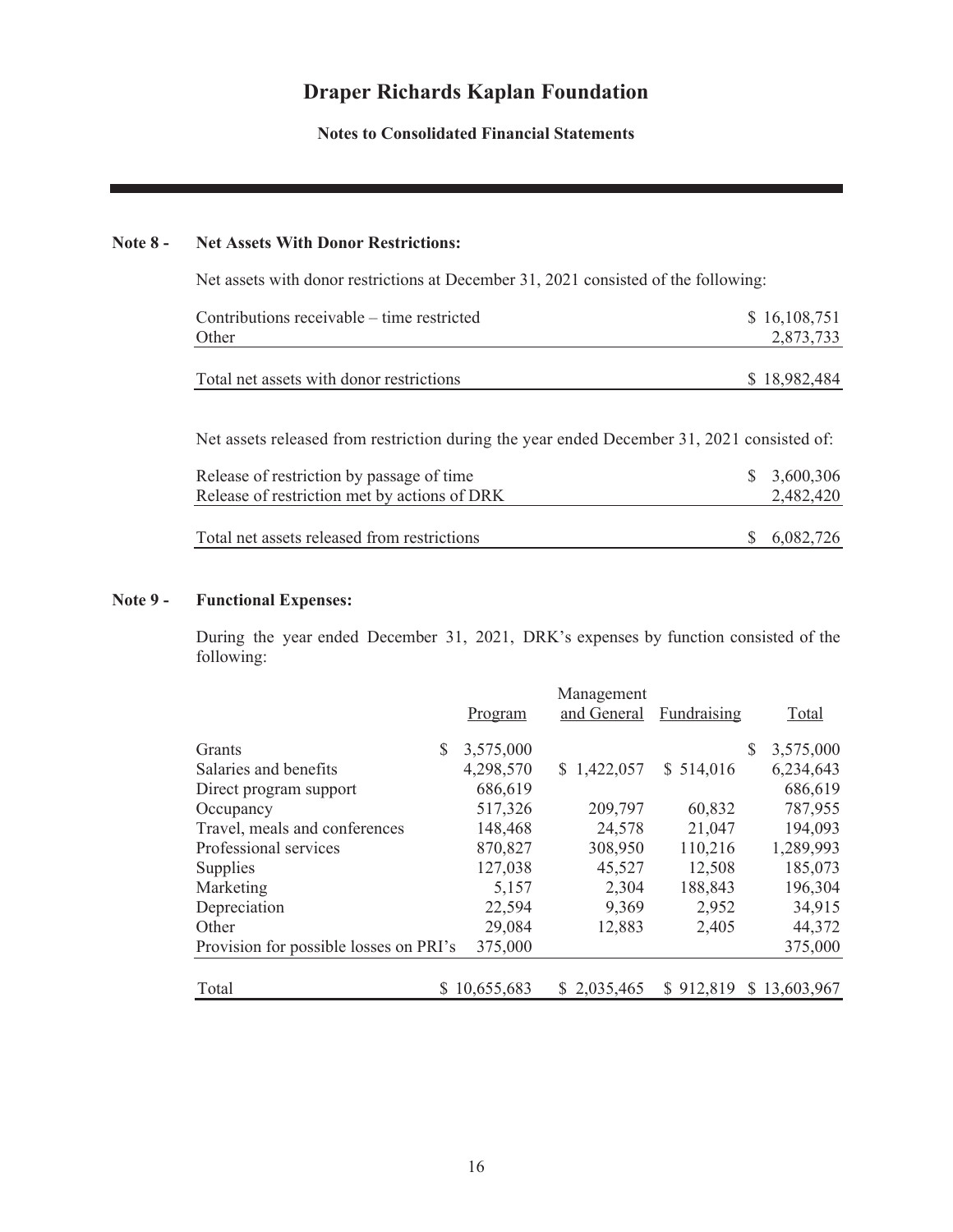**Notes to Consolidated Financial Statements** 

#### **Note 10 - Commitments:**

#### Office Lease – Menlo Park

DRK leases its headquarters office in Menlo Park, California. In November 2021, the lease was extended through June 2026. The lease requires a rental payment of \$21,980 per month plus other operating expenses such as utilities and property taxes.

#### Office Lease – San Francisco

In September 2019, DRK entered into a 62-month lease for office space in San Francisco, California. The lease requires rental payments of \$21,873 per month plus other operating expenses such as utilities and property taxes.

In January 2022, DRK entered into an agreement to sublease the office space in San Francisco, California from March 1, 2022 through November 15, 2024, the end of DRK's lease commitment. DRK will receive \$18,327 per month with an annual increase of 3% which will offset the future minimum rental payments below.

#### Office Lease – Boston

DRK leases office space in Boston, Massachusetts under a five-year lease beginning March 1, 2013, amended on June 6, 2017 and continuing through February 28, 2023. The lease requires a rental payment of \$12,586 per month plus other operating expenses such as utilities and property taxes.

#### Office Lease – Netherlands

Beginning May 1, 2020, DRK entered into a month-to-month lease in The Hague, Netherlands with a 30-day advance notice for termination of the agreement. The lease requires rental payments of 2,109 Euros per month (approximately \$2,500 US Dollars).

For the year ended December 31, 2021 rent expense was \$742,546 for all office locations.

Future minimum rental payments for all DRK leasing arrangements are as follows:

Year Ending December 31,

| $-$<br>2022 | 696,029<br>\$ |
|-------------|---------------|
| 2023        | 585,568       |
| 2024        | 539,182       |
| 2025        | 288,218       |
| 2026        | 148,432       |
|             |               |
| Total       | \$2,257,429   |